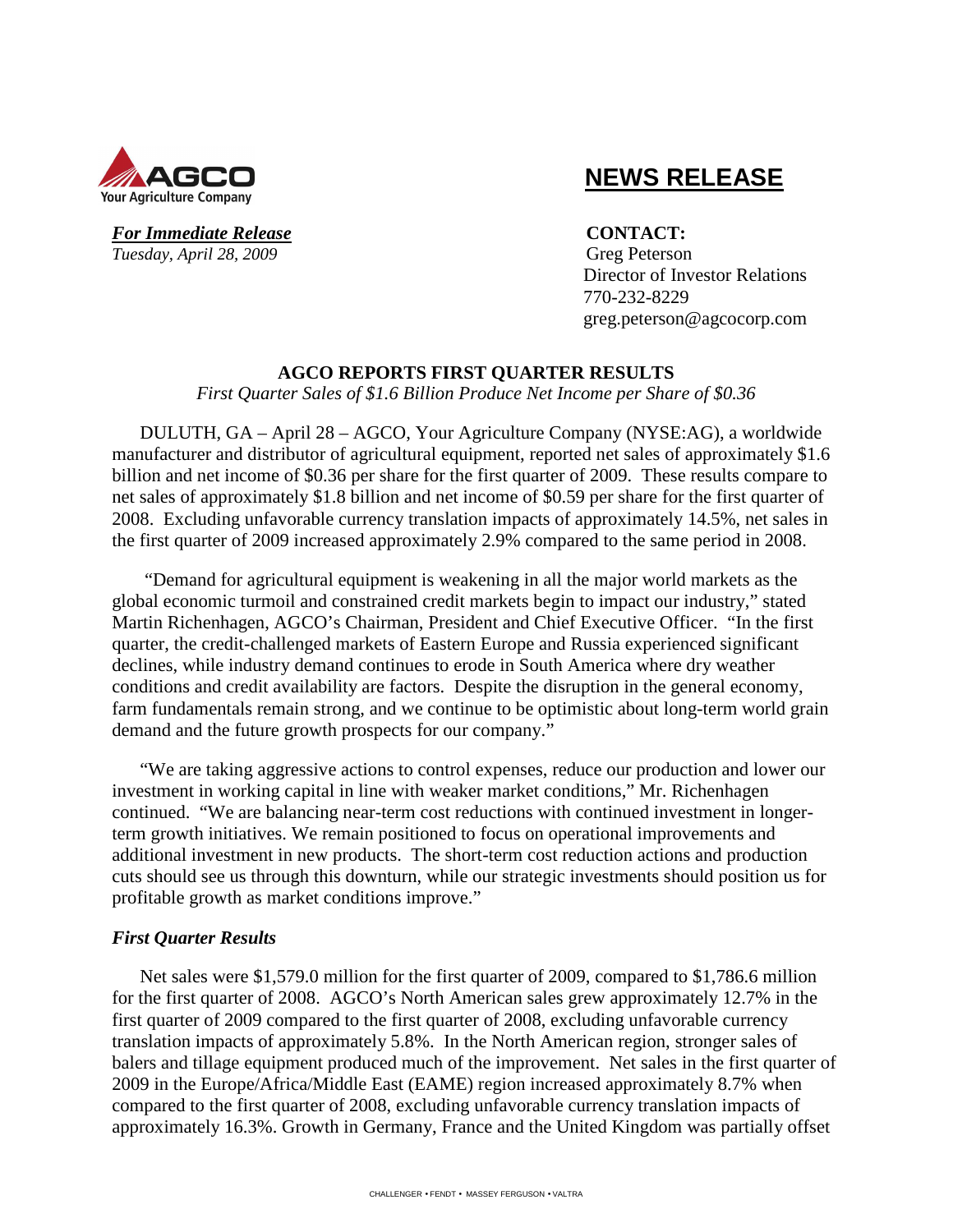by lower sales in Scandinavia, Spain, Eastern Europe and Russia. Weaker market conditions in Brazil and Argentina during the first quarter of 2009 drove a net sales decrease of approximately 26.6% in the South American region, excluding unfavorable currency translation impacts of approximately 17.6%, compared to the same period in 2008. Net sales in AGCO's Asia/Pacific region decreased approximately 1.8% during the first quarter of 2009 compared to the same period in 2008, excluding unfavorable currency translation impacts of approximately 20.8%.

Gross profit percentage declined approximately 40 basis points in the first quarter of 2009 compared to the same period in 2008, primarily due to lower production volumes. Income from operations for the first quarter of 2009 was \$58.6 million compared to \$94.2 million for the same period in 2008. Lower margins, unfavorable currency translation impacts and higher levels of engineering expense accounted for most of the decrease. Unit production of tractors and combines for the first quarter of 2009 was down approximately 5% compared to 2008 levels.

AGCO's EAME region reported a decline of approximately \$19.7 million in income from operations for the first quarter of 2009 compared to the same period in 2008. Reduced gross margins, unfavorable currency translation impacts and increased engineering expenses all contributed to the decline.

AGCO's South American region reported a decrease in income from operations of approximately \$29.0 million in the first quarter of 2009 compared to the same period in 2008. Significantly lower sales in Brazil and Argentina, the unfavorable impact of currency translation and a shift in sales mix to lower horsepower tractors in Brazil produced lower income from operations compared to the first quarter of 2008.

Results in AGCO's North American region benefited from sales growth, expense control initiatives and the improvement in the profitability of AGCO's sprayer operations. In the first quarter of 2009, income from operations grew approximately \$18.2 million compared to the same period in 2008.

Income from operations in our Asia/Pacific region decreased approximately \$3.4 million in the first quarter of 2009 compared to the same period in 2008, due to a decrease in sales and unfavorable currency translation impacts.

#### *Regional Market Results*

*North America* – Industry unit retail sales of tractors for the first quarter of 2009 decreased approximately 20% over the comparable prior year period. Industry unit retail sales of tractors over 100 horsepower were down modestly compared to strong levels in the prior year, while industry unit retail sales of tractors under 100 horsepower declined significantly compared to the prior year. Industry unit retail sales of combines for the first quarter of 2009 increased approximately 33% from the same period in 2008. AGCO's unit retail sales of tractors and combines were down in the first quarter of 2009 compared to the same period in 2008.

*Europe –* Industry unit retail sales of tractors for the first quarter of 2009 decreased approximately 8% compared to the prior year period. Weaker retail demand in Central and Eastern Europe, Russia, and Spain was partially offset by improved demand in France, Germany, and the United Kingdom. AGCO's unit retail sales of tractors for the first quarter of 2009 were lower when compared to the prior year period.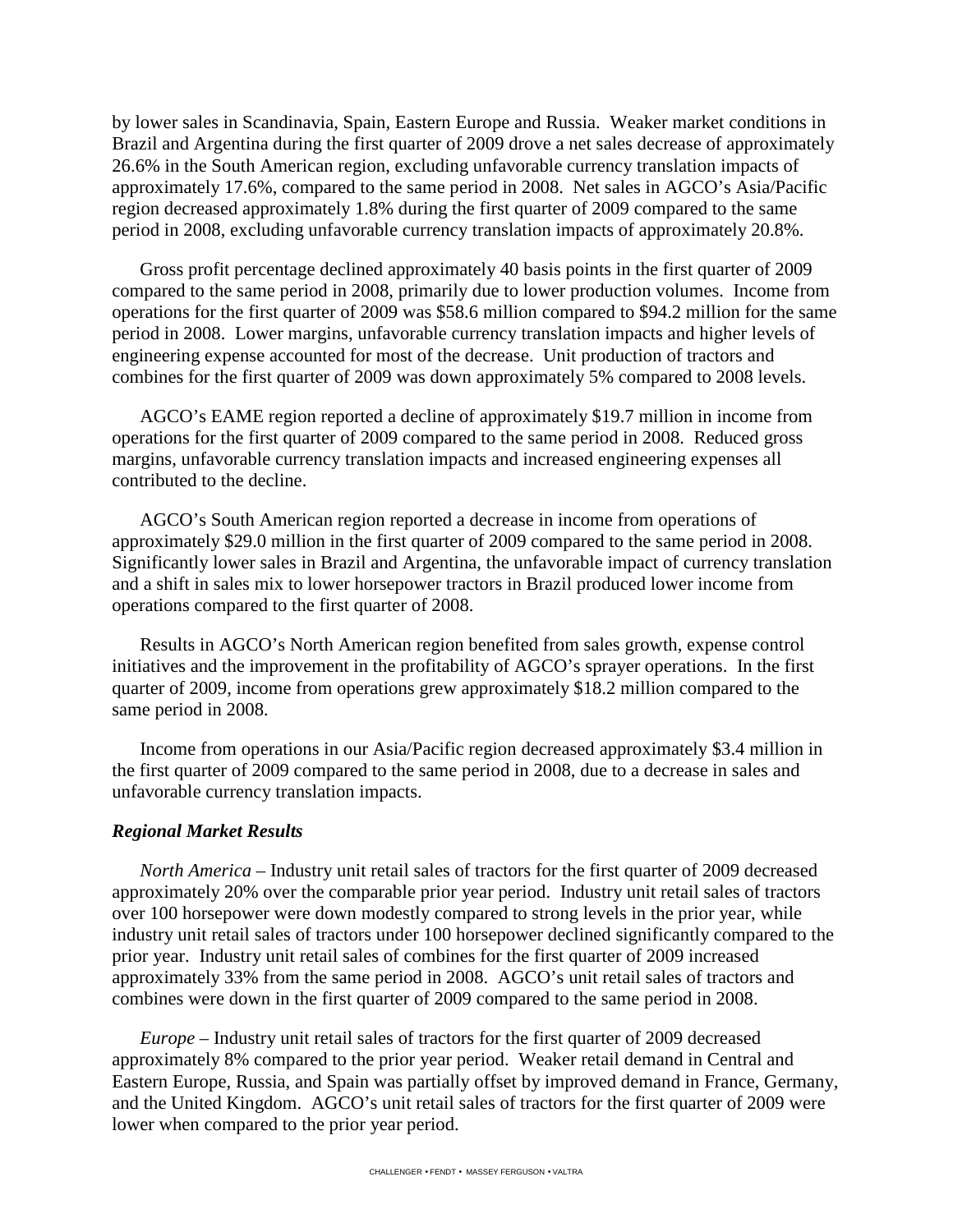*South America –* Industry unit retail sales of tractors decreased approximately 19% and industry unit retail sales of combines decreased approximately 44% for the first quarter of 2009 compared to the same period last year. Industry unit retail sales of tractors in Brazil increased approximately 3% while industry unit retail sales in Argentina declined approximately 60%, during the first quarter of 2009 compared to 2008. In January 2009, the Brazilian government initiated a special financing program for small tractors. The new program drove an increase in small tractor sales which offset declines in high horsepower tractors in the professional farming segment. AGCO's South American unit retail sales of tractors and combines decreased in the first quarter of 2009 compared to 2008.

*Rest of World Markets –* Outside of North America, Europe and South America, AGCO's net sales for the first quarter of 2009 increased approximately 3.5% compared to 2008, primarily due to higher sales in Africa partially offset by lower sales in the Middle East.

"With commodity prices expected to stay above historical levels and input costs trending down, farmers are generally expected to be profitable in 2009. However, the drop in commodity prices from last year's record levels and decreased crop production in some regions are expected to result in reduced farm income," stated Mr. Richenhagen. "The global recession has hurt farmer sentiment and prompted them to be more cautious about their equipment investment decisions. Credit limitations are also a major factor in some regions. We have seen a general softening in demand for our products and our order trends have weakened. There is significant uncertainty regarding market demand for the remainder of the year and AGCO will continue to adjust its production schedule in line with changing demand."

### *Outlook*

Worldwide industry retail sales of farm equipment in 2009 are expected to decrease from strong 2008 levels. In North America, weaker general economic conditions are expected to produce declines in industry retail sales of low and medium horsepower tractors. A decline in 2009 farm income and increased farmer conservatism is projected to result in softer industry retail sales of high horsepower tractors and combines compared to 2008. In South America, industry volumes are expected to be down significantly due to dry weather conditions and the impact of the tightened credit environment on planted acreage and crop production. European industry volumes are expected to decline in 2009, with stronger declines in the credit-challenged markets of Central and Eastern Europe and Russia.

For the full year of 2009, AGCO is targeting earnings per share in a range from \$2.00 to \$2.50. Net sales are expected to range from \$6.7 billion to \$7.0 billion including unfavorable currency translation impacts of approximately \$900 million to \$1.0 billion. AGCO's earnings are expected to be impacted by lower sales and production volumes and by increased engineering expenses for new product development and Tier 4 emission requirements. The largest impacts from production cuts and working capital reduction initiatives are expected to be incurred in the second quarter. As a result, AGCO's earnings per share in the second quarter are expected to be significantly lower than reported for the second quarter of 2008.

\* \* \* \* \*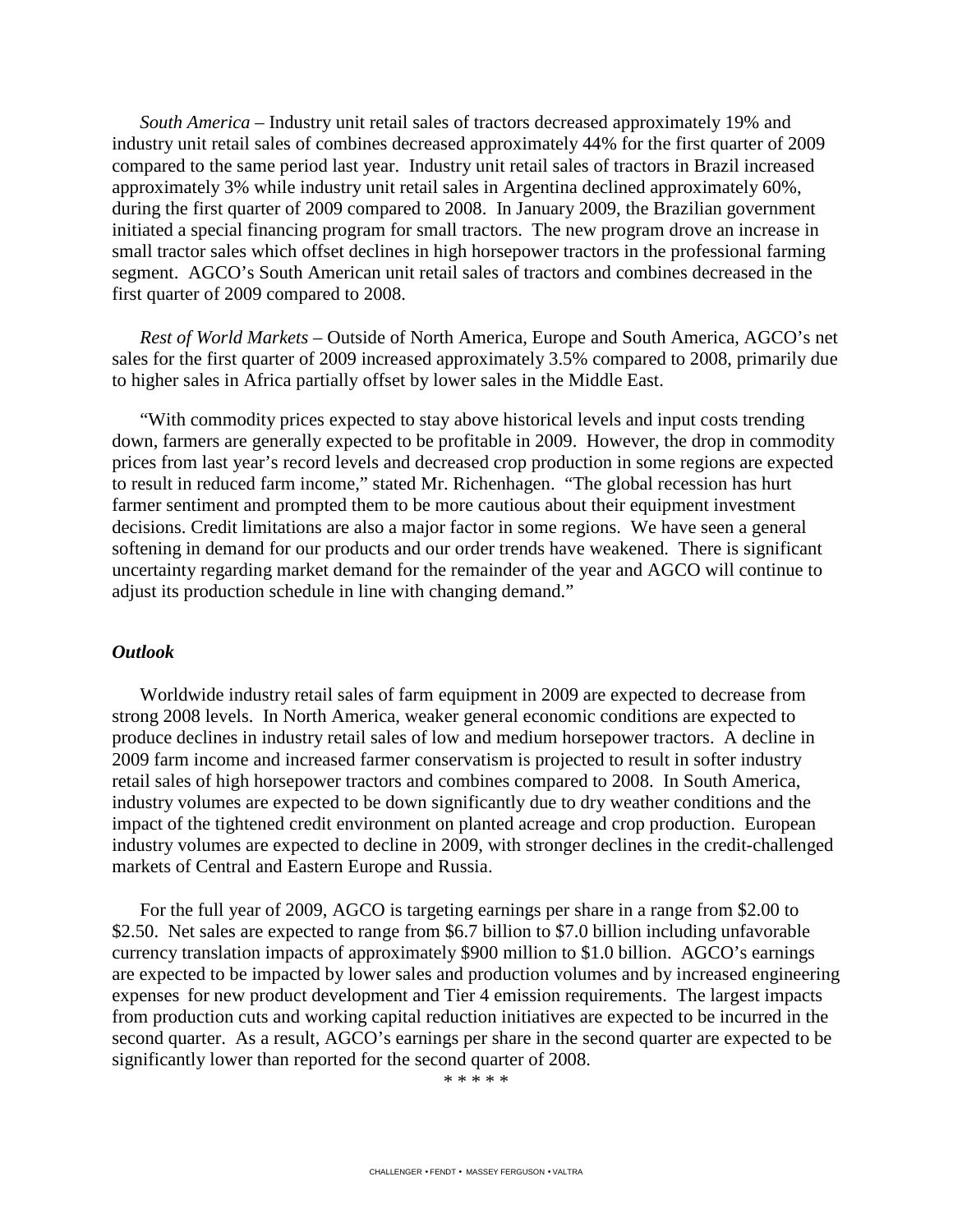AGCO will be hosting a conference call with respect to this earnings announcement at 10:00 a.m. Eastern Time on Tuesday, April 28, 2009. The Company will refer to slides on its conference call. Interested persons can access the conference call and slide presentation via AGCO's website at www.agcocorp.com on the "Investors/Calendar of Events" page. A replay of the conference call will be available approximately two hours after the conclusion of the conference call for twelve months following the call. A copy of this press release will be available on AGCO's website for at least twelve months following the call.

\* \* \* \* \*

### *Safe Harbor Statement*

Statements that are not historical facts, including the projections of earnings per share, sales, market conditions, availability of financing, production volumes, industry demand, general economic conditions, working capital and strategic initiatives, currency translation impacts and engineering expense increases, are forward-looking and subject to risks which could cause actual results to differ materially from those suggested by the statements. These forward-looking statements involve a number of risks and uncertainties. The following are among the factors that could cause actual results to differ materially from the results discussed in or implied by the forward-looking statements. Further information concerning these and other factors is included in AGCO's filings with the Securities and Exchange Commission, including its Form 10-K for the year ended December 31, 2008. AGCO disclaims any obligation to update any forwardlooking statements.

- Our financial results depend entirely upon the agricultural industry, and factors that adversely affect the agricultural industry generally, including declines in the general economy, increases in farm input costs, lower commodity prices and changes in the availability of credit for our retail customers, will adversely affect us.
- The recent poor performance of the general economy may result in a decline in demand for our products. However, we are unable to predict with accuracy the amount or duration of this decline, and our forward-looking statements reflect merely our best estimates at the current time.
- A majority of our sales and manufacturing takes place outside of the United States, and, as a result, we are exposed to risks related to foreign laws, taxes, economic conditions, labor supply and relations, political conditions and governmental policies. These risks may delay or reduce our realization of value from our international operations.
- Most of the retail sales of our products are financed either by our retail finance joint ventures with Rabobank or by a bank or other private lender. During 2008, our joint ventures with Rabobank, which are dependent upon Rabobank for financing as well, financed approximately 50% of the retail sales of our tractors and combines, in the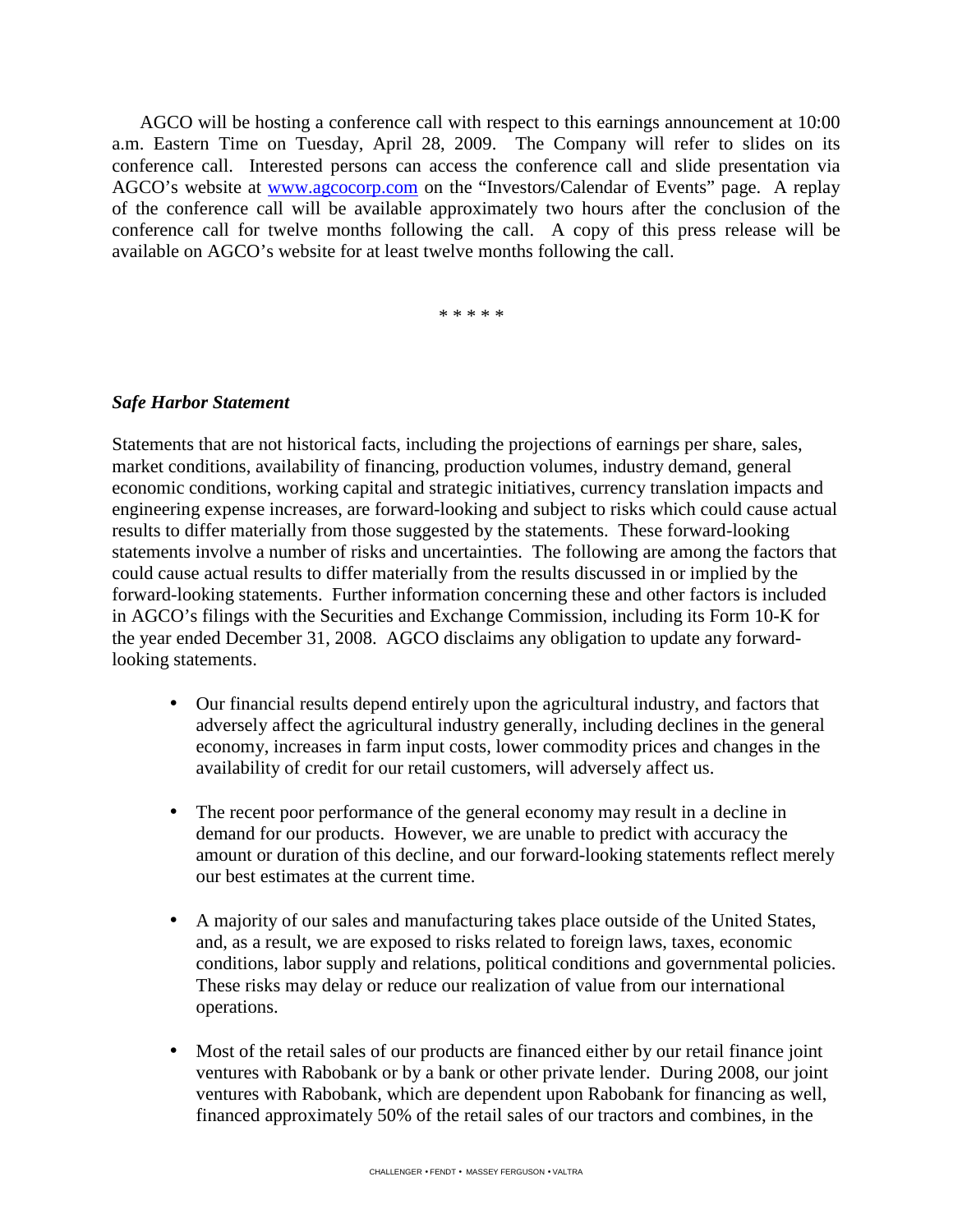markets where the joint ventures operate. Any difficulty by Rabobank to continue to provide that financing, or any business decision by Rabobank as the controlling member of the joint ventures not to fund the business or particular aspects of it (for example, a particular country or region), would require the joint ventures to find other sources of financing (which may be difficult to obtain), or us to find another source of retail financing for our customers, or our customers would be required to utilize other retail financing providers. To the extent that financing is not available or available at unattractive prices, our sales would be negatively impacted.

- Both AGCO and AGCO Finance have substantial accounts receivables from dealers and end-customers, and we would be adversely impacted if the collectability of these receivables was not consistent with historical experience; this collectability is dependent upon the financial strength of the farm industry, which in turn is dependent upon the general economy and commodity prices, as well as several of the other factors listed in this section.
- We recently have experienced substantial and sustained volatility with respect to currency exchange rate and interest rate changes, which can adversely affect our reported results of operations and the competitiveness of our products.
- We are subject to extensive environmental laws and regulations, and our compliance with, or our failure to comply with, existing or future laws and regulations could delay production of our products or otherwise adversely affect our business.
- We have significant pension obligations with respect to our employees and our available cash flow may be adversely affected in the event that payments become due under any pension plans that are unfunded or underfunded. Declines in the market value of the securities used to fund these obligations result in increased pension expense in future periods.
- The agricultural equipment industry is highly seasonal, and seasonal fluctuations significantly impact our results of operations and cash flows.
- Our success depends on the introduction of new products, which require substantial expenditures.
- We depend on suppliers for raw materials, components and parts for our products, and any failure by our suppliers to provide products as needed, or by us to promptly address supplier issues, will adversely impact our ability to timely and efficiently manufacture and sell our products. We also are subject to raw material price fluctuations, which can adversely affect our manufacturing costs.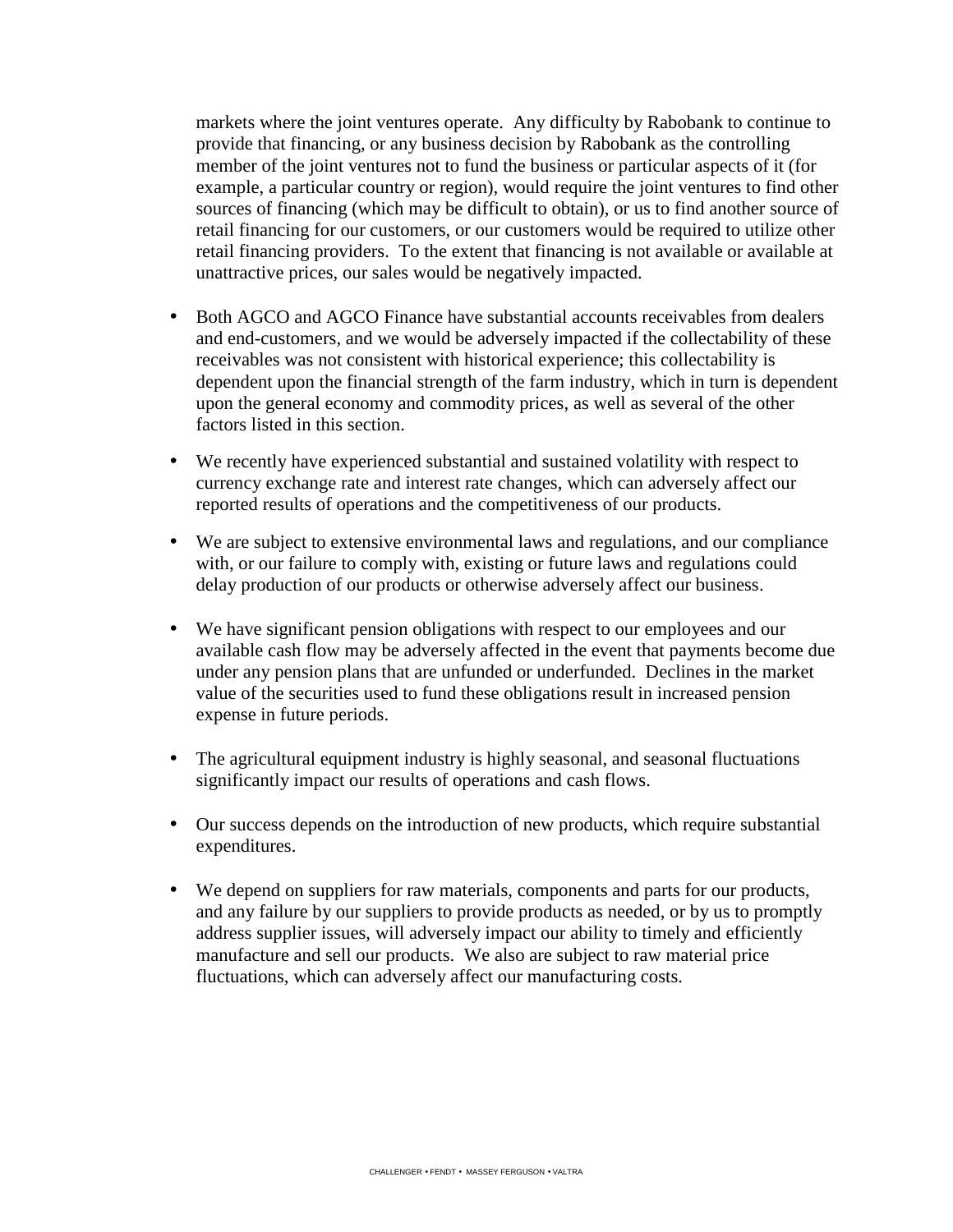- We face significant competition and, if we are unable to compete successfully against other agricultural equipment manufacturers, we would lose customers and our net sales and profitability would decline.
- We have a substantial amount of indebtedness, and as result, we are subject to certain restrictive covenants and payment obligations that may adversely affect our ability to operate and expand our business.

\* \* \* \* \*

### *About AGCO*

AGCO, Your Agriculture Company (NYSE: AG), was founded in 1990 and offers a full product line of tractors, combines, hay tools, sprayers, forage, tillage equipment, implements and related replacement parts. AGCO agricultural products are sold under the core brands of Challenger®, Fendt®, Massey Ferguson® and Valtra®, and are distributed globally through more than 2,800 independent dealers and distributors, in more than 140 countries worldwide. AGCO provides retail financing through AGCO Finance. AGCO is headquartered in Duluth, Georgia, USA. In 2008, AGCO had net sales of \$8.4 billion.

# # # # #

Please visit our website at www.agcocorp.com.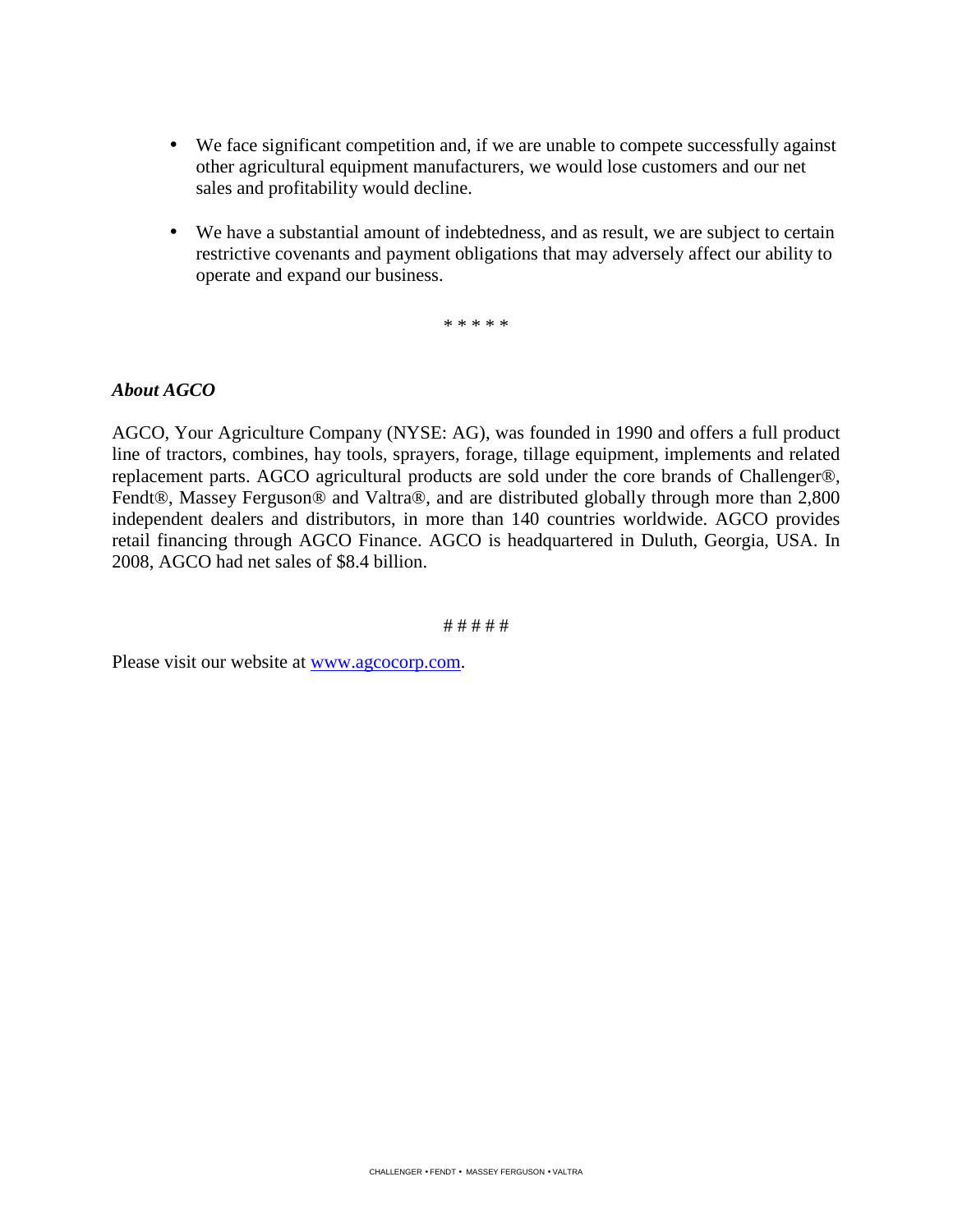# AGCO CORPORATION AND SUBSIDIARIES CONDENSED CONSOLIDATED BALANCE SHEETS (unaudited and in millions)

|                                                                            | March 31,<br>2009 | December 31,<br>2008 |
|----------------------------------------------------------------------------|-------------------|----------------------|
| <b>ASSETS</b>                                                              |                   |                      |
| Current Assets:                                                            |                   |                      |
| Cash and cash equivalents                                                  | \$<br>96.3        | \$<br>512.2          |
| Restricted cash                                                            | 21.1              | 33.8                 |
| Accounts and notes receivable, net                                         | 818.6             | 815.6                |
| Inventories, net                                                           | 1,585.7           | 1,389.9              |
| Deferred tax assets                                                        | 52.8              | 56.6                 |
| Other current assets                                                       | 193.0             | 197.1                |
| Total current assets                                                       | 2,767.5           | 3,005.2              |
| Property, plant and equipment, net                                         | 798.7             | 811.1                |
| Investment in affiliates                                                   | 274.0             | 275.1                |
| Deferred tax assets                                                        | 23.4              | 29.9                 |
| Other assets                                                               | 72.2              | 69.6                 |
| Intangible assets, net                                                     | 168.7             | 176.9                |
| Goodwill                                                                   | 561.8             | 587.0                |
| Total assets                                                               | \$<br>4,666.3     | \$<br>4,954.8        |
| <b>LIABILITIES AND STOCKHOLDERS' EQUITY</b><br><b>Current Liabilities:</b> |                   |                      |
| Current portion of long-term debt                                          | \$                | \$<br>0.1            |
| Accounts payable                                                           | 828.7             | 1,027.1              |
| Accrued expenses                                                           | 707.9             | 799.8                |
| Other current liabilities                                                  | 175.9             | 151.5                |
| Total current liabilities                                                  | 1,712.5           | 1,978.5              |
| Long-term debt, less current portion                                       | 614.3             | 625.0                |
| Pensions and postretirement health care benefits                           | 167.9             | 173.6                |
| Deferred tax liabilities                                                   | 101.3             | 108.1                |
| Other noncurrent liabilities                                               | 45.2              | 49.6                 |
| <b>Total liabilities</b>                                                   | 2,641.2           | 2,934.8              |
| Stockholders' Equity:                                                      |                   |                      |
| AGCO Corporation stockholders' equity:                                     |                   |                      |
| Common stock                                                               | 0.9               | 0.9                  |
| Additional paid-in capital                                                 | 1,068.5           | 1,067.4              |
| Retained earnings                                                          | 1,415.8           | 1,382.1              |
| Accumulated other comprehensive loss                                       | (466.9)           | (436.1)              |
| Total AGCO Corporation stockholders' equity                                | 2,018.3           | 2,014.3              |
| Noncontrolling interests                                                   | 6.8               | 5.7                  |
| Total equity                                                               | 2,025.1           | 2,020.0              |
| Total liabilities and stockholders' equity                                 | \$<br>4,666.3     | \$<br>4,954.8        |

See accompanying notes to condensed consolidated financial statements.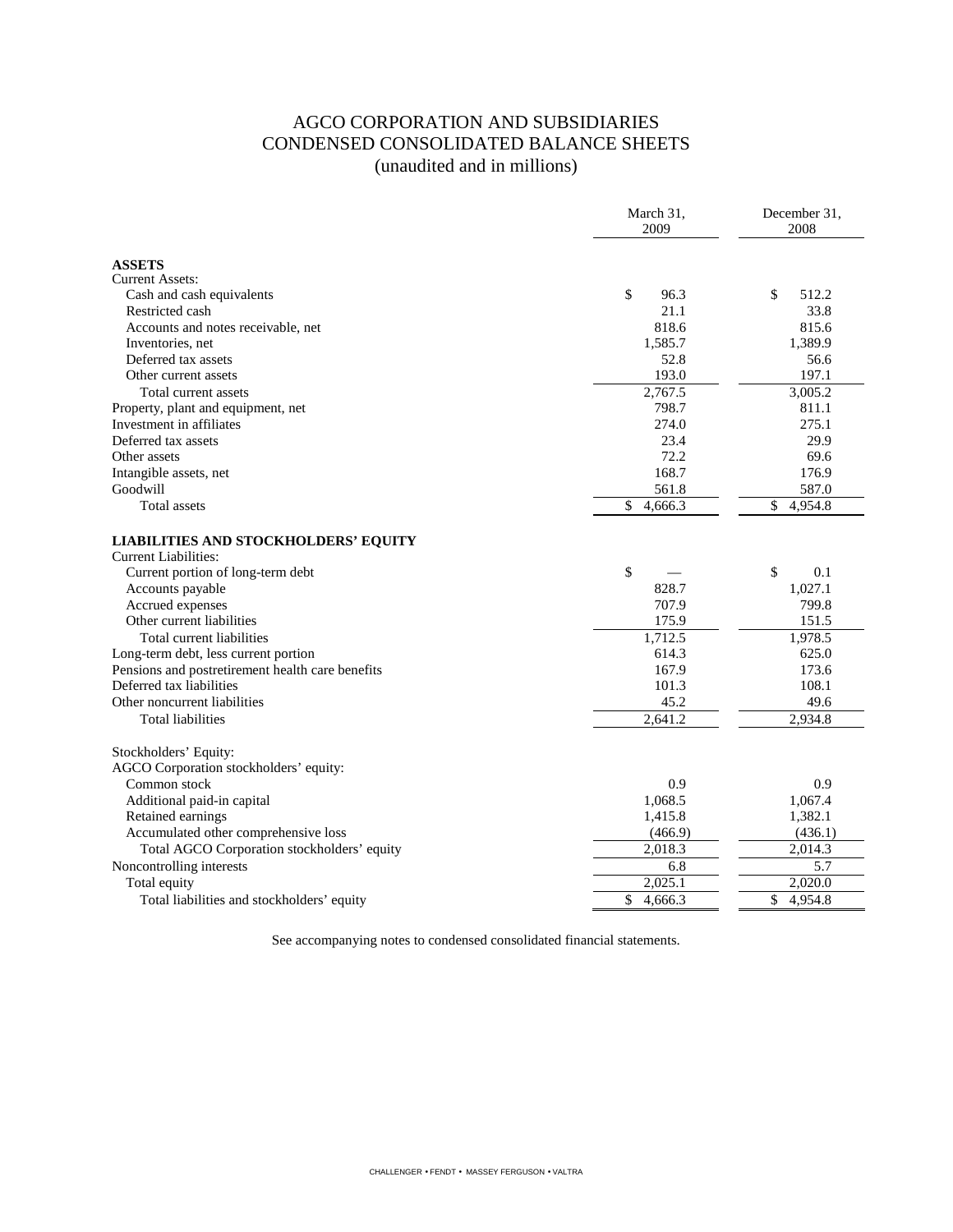# AGCO CORPORATION AND SUBSIDIARIES CONDENSED CONSOLIDATED STATEMENTS OF OPERATIONS (unaudited and in millions, except per share data)

|                                                                                | Three Months Ended March 31, |               |
|--------------------------------------------------------------------------------|------------------------------|---------------|
|                                                                                | 2009                         | 2008          |
| Net sales                                                                      | \$<br>1,579.0                | \$<br>1,786.6 |
| Cost of goods sold                                                             | 1,306.7                      | 1,471.4       |
| Gross profit                                                                   | 272.3                        | 315.2         |
| Selling, general and administrative expenses                                   | 161.6                        | 170.6         |
| Engineering expenses                                                           | 48.0                         | 45.4          |
| Restructuring and other infrequent expenses                                    |                              | 0.1           |
| Amortization of intangibles                                                    | 4.1                          | 4.9           |
| Income from operations                                                         | 58.6                         | 94.2          |
| Interest expense, net                                                          | 11.7                         | 8.6           |
| Other expense, net                                                             | 6.5                          | 6.0           |
| Income before income taxes and equity in net earnings of affiliates            | 40.4                         | 79.6          |
| Income tax provision                                                           | 14.4                         | 29.8          |
| Income before equity in net earnings of affiliates                             | 26.0                         | 49.8          |
| Equity in net earnings of affiliates                                           | 8.3                          | 9.0           |
| Net income                                                                     | 34.3                         | 58.8          |
| Net income attributable to noncontrolling interests                            | (0.6)                        |               |
| Net income attributable to AGCO Corporation and subsidiaries                   | \$<br>33.7                   | \$<br>58.8    |
| Net income per common share attributable to AGCO Corporation and subsidiaries: |                              |               |
| Basic                                                                          | 0.37<br>S                    | \$<br>0.64    |
| Diluted                                                                        | \$<br>0.36                   | \$<br>0.59    |
| Weighted average number of common and common equivalent shares outstanding:    |                              |               |
| Basic                                                                          | 91.9                         | 91.6          |
| Diluted                                                                        | 92.4                         | 99.3          |
|                                                                                |                              |               |

See accompanying notes to condensed consolidated financial statements.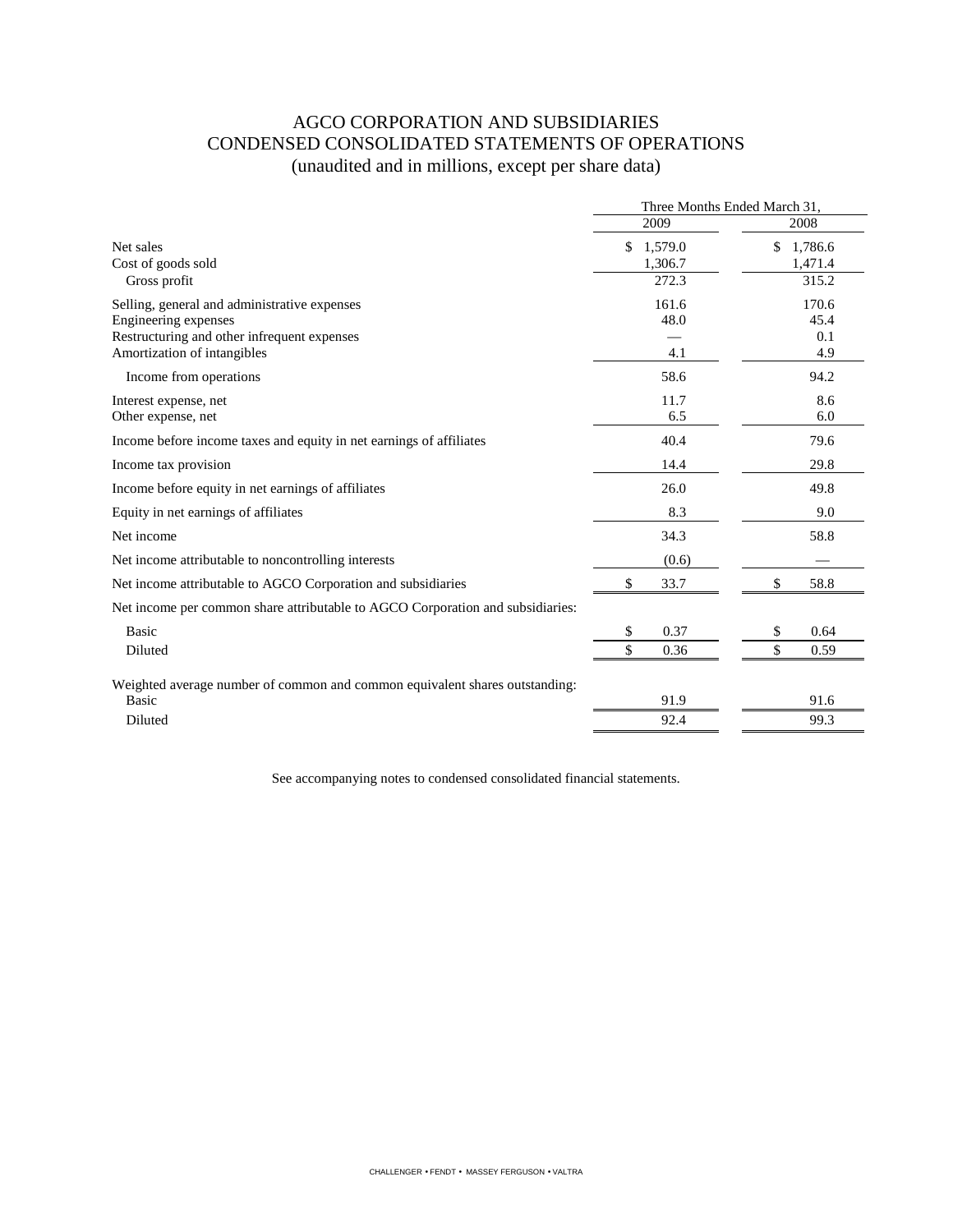### AGCO CORPORATION AND SUBSIDIARIES CONDENSED CONSOLIDATED STATEMENTS OF CASH FLOWS (unaudited and in millions)

|                                                                               | Three Months Ended March 31, |             |
|-------------------------------------------------------------------------------|------------------------------|-------------|
|                                                                               | 2009                         | 2008        |
| Cash flows from operating activities:                                         |                              |             |
| Net income attributable to AGCO Corporation and subsidiaries                  | \$<br>33.7                   | \$<br>58.8  |
| Adjustments to reconcile net income to net cash used in operating activities: |                              |             |
| Depreciation                                                                  | 28.1                         | 31.0        |
| Deferred debt issuance cost amortization                                      | 0.7                          | 1.0         |
| Amortization of intangibles                                                   | 4.1                          | 4.9         |
| Amortization of debt discount                                                 | 3.7                          | 3.5         |
| Stock compensation                                                            | 6.4                          | 6.6         |
| Equity in net earnings of affiliates, net of cash received                    | (4.6)                        | (5.3)       |
| Deferred income tax provision                                                 | (4.3)                        | 3.4         |
| Gain on sale of property, plant and equipment                                 | (0.2)                        | (0.1)       |
| Changes in operating assets and liabilities:                                  |                              |             |
| Accounts and notes receivable, net                                            | (14.1)                       | (66.2)      |
| Inventories, net                                                              | (233.1)                      | (309.9)     |
| Other current and noncurrent assets                                           | (16.0)                       | (19.1)      |
| Accounts payable                                                              | (169.6)                      | 47.6        |
| Accrued expenses                                                              | (61.1)                       | (29.3)      |
| Other current and noncurrent liabilities                                      | (20.2)                       | (9.0)       |
| Total adjustments                                                             | (480.2)                      | (340.9)     |
| Net cash used in operating activities                                         | (446.5)                      | (282.1)     |
| Cash flows from investing activities:                                         |                              |             |
| Purchases of property, plant and equipment                                    | (48.5)                       | (45.9)      |
| Proceeds from sale of property, plant and equipment                           | 0.4                          | 0.2         |
| Investments in unconsolidated affiliates                                      |                              | (0.2)       |
| Restricted cash and other                                                     | 12.6                         |             |
| Net cash used in investing activities                                         | (35.5)                       | (45.9)      |
| Cash flows from financing activities:                                         |                              |             |
| Proceeds from (repayment of) debt obligations, net                            | 58.9                         | (2.7)       |
| Proceeds from issuance of common stock                                        |                              | 0.1         |
| Payment of minimum tax withholdings on stock compensation                     | (4.4)                        | (2.4)       |
| Investments by noncontrolling interests                                       | 1.3                          |             |
| Net cash provided by (used in) financing activities                           | 55.8                         | (5.0)       |
| Effect of exchange rate changes on cash and cash equivalents                  | 10.3                         | 1.1         |
| Decrease in cash and cash equivalents                                         | (415.9)                      | (331.9)     |
| Cash and cash equivalents, beginning of period                                | 512.2                        | 582.4       |
| Cash and cash equivalents, end of period                                      | \$<br>96.3                   | \$<br>250.5 |

See accompanying notes to condensed consolidated financial statements.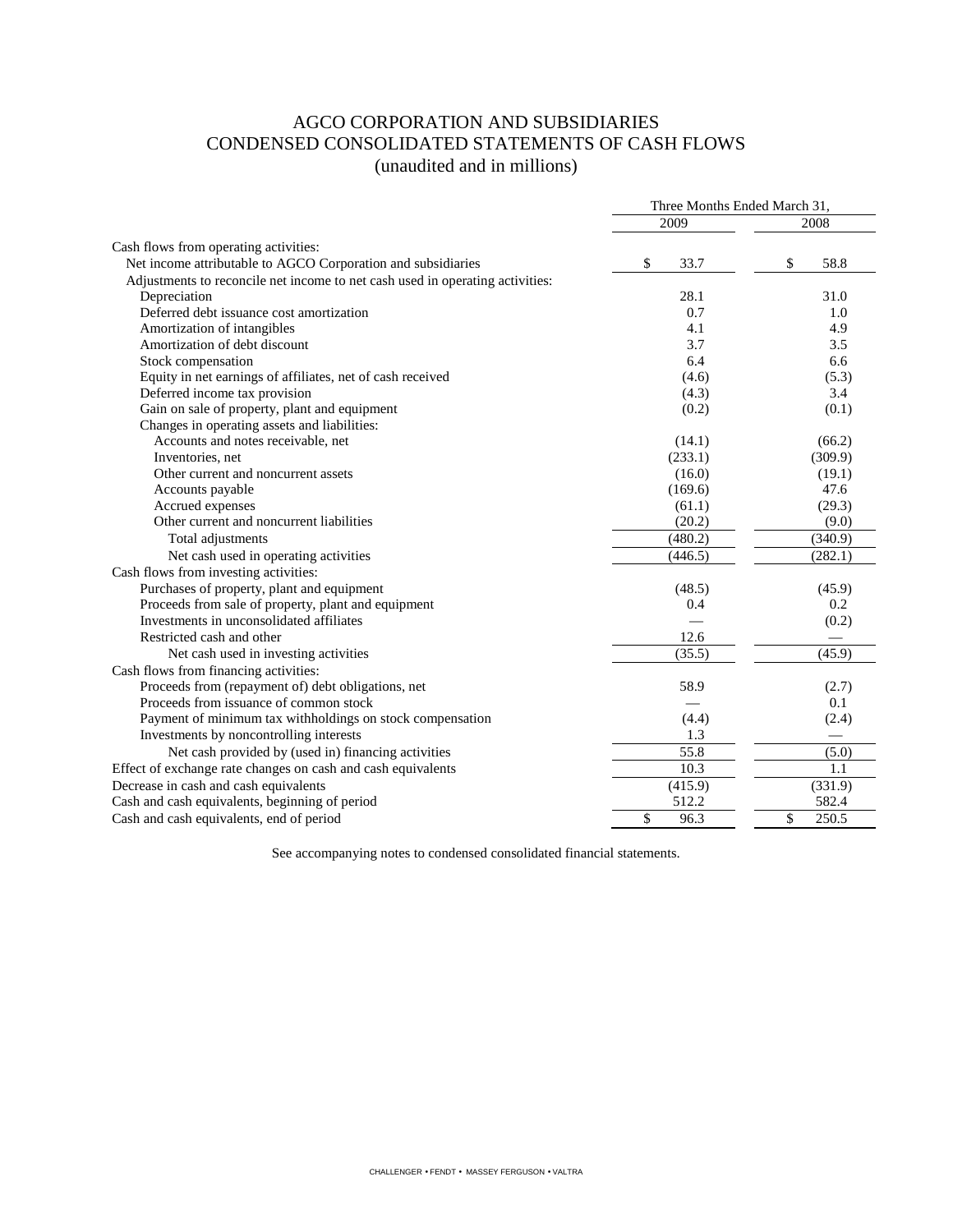### AGCO CORPORATION AND SUBSIDIARIES NOTES TO CONDENSED CONSOLIDATED FINANCIAL STATEMENTS (unaudited, in millions, except per share data)

### **1. STOCK COMPENSATION EXPENSE**

During the first quarter of 2009 and 2008, the Company recorded approximately \$6.4 million and \$6.6 million, respectively, of stock compensation expense in accordance with Statement of Financial Accounting Standards ("SFAS") No. 123R (Revised 2004), "Share-Based Payment." The stock compensation expense was recorded as follows:

|                                              | Three Months Ended |      |  |      |
|----------------------------------------------|--------------------|------|--|------|
|                                              | March 31,          |      |  |      |
|                                              |                    | 2009 |  | 2008 |
| Cost of goods sold                           |                    | 0.5  |  | 0.2  |
| Selling, general and administrative expenses |                    | 5.9  |  | 6.4  |
| Total stock compensation expense             |                    | 6.4  |  | ნ.ნ  |

#### **2. INDEBTEDNESS**

Indebtedness at March 31, 2009 and December 31, 2008 consisted of the following:

|                                                     | March 31,<br>2009 | December 31,<br>2008 |
|-----------------------------------------------------|-------------------|----------------------|
| $6\frac{7}{8}\%$ Senior subordinated notes due 2014 | 265.0             | 279.4                |
| 134% Convertible senior subordinated notes due 2033 | 187.2             | 185.3                |
| 1¼% Convertible senior subordinated notes due 2036  | 162.0             | 160.3                |
| Other long-term debt                                | 0.1               | 0.1                  |
|                                                     | 614.3             | 625.1                |
| Current portion of long-term debt<br>Less:          |                   | (0.1)                |
| Total indebtedness, less current portion            | 614.3             | 625.0                |

In May 2008, the Financial Accounting Standard Board ("FASB") issued FASB Staff Position ("FSP") Accounting Principles Board ("APB") 14-1, "Accounting for Convertible Debt Instruments That May be Settled in Cash Upon Conversion (including Partial Cash Settlement)" ("FSP APB 14-1"). The FSP requires that the liability and equity components of convertible debt instruments that may be settled in cash upon conversion (including partial cash settlement), commonly referred to as an Instrument C under EITF Issue No. 90-19, "Convertible Bonds with Issuer Options to Settle for Cash Upon Conversion," be separated to account for the fair value of the debt and equity components as of the date of issuance to reflect the issuer's nonconvertible debt borrowing rate. The FSP is effective for financial statements issued for fiscal years beginning after December 15, 2008, and is applied retrospectively to all periods presented (retroactive restatement) pursuant to the guidance in SFAS No. 154, "Accounting Changes and Error Corrections." The adoption of the FSP on January 1, 2009 impacted the accounting treatment of the Company's 1¾% convertible senior subordinated notes due 2033 and its 1¼% convertible senior subordinated notes due 2036 by reclassifying a portion of the convertible notes balances to additional paid-in capital representing the estimated fair value of the conversion feature as of the date of issuance and creating a discount on the convertible notes that will be amortized through interest expense over the life of the convertible notes. The adoption of the FSP also resulted in a significant increase in interest expense and, therefore, reduced net income and basic and diluted earnings per share within the Company's Condensed Consolidated Statements of Operations. On January 1, 2009, the Company reduced its "Retained earnings" and "Convertible senior subordinated notes" balance by approximately \$37.2 million and \$57.0 million, respectively, and increased its "Additional paid-in capital" balance by approximately \$94.2 million. Due to a tax valuation allowance established in the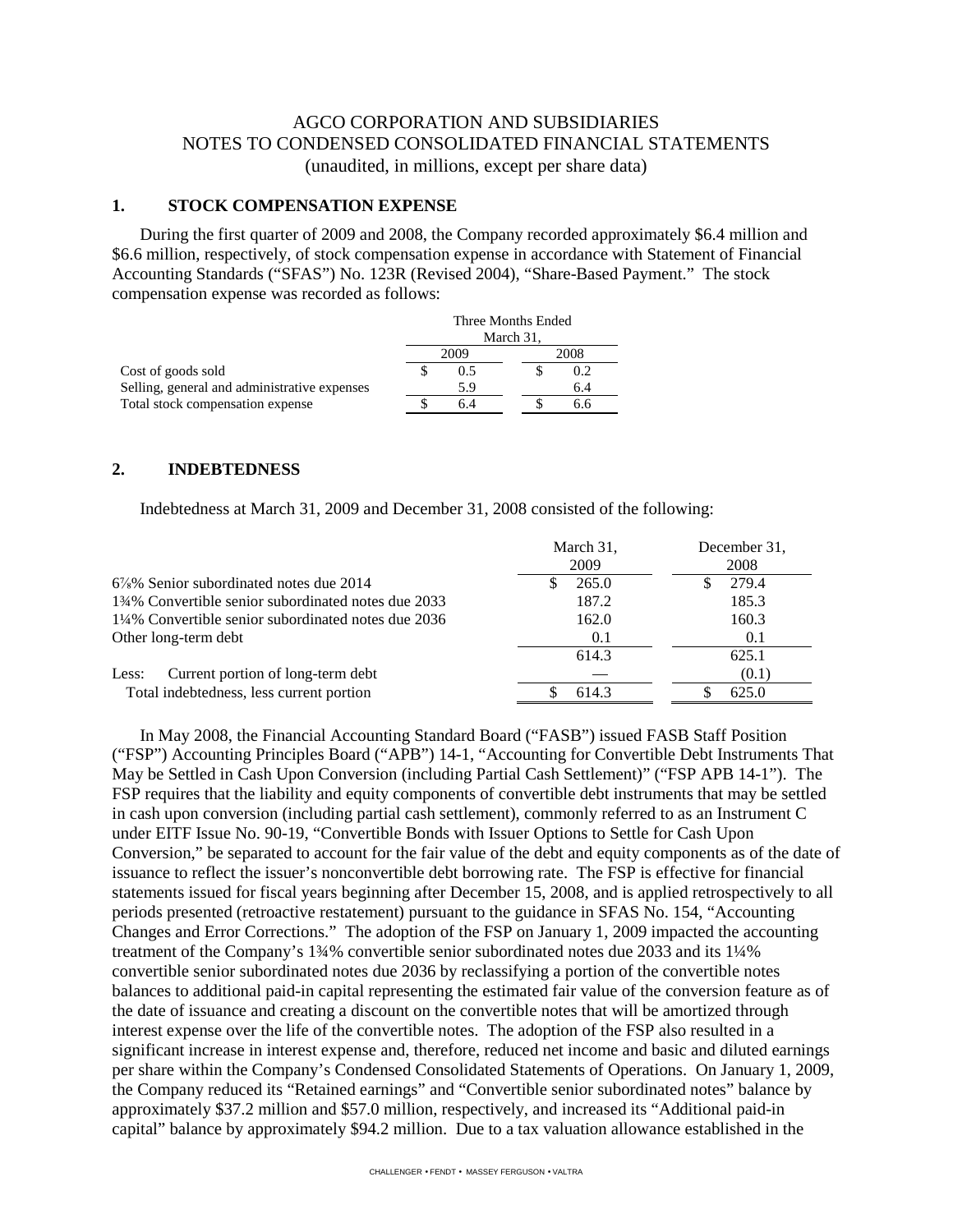United States, there was no deferred tax impact upon adoption. In accordance with the provisions of FSP APB 14-1, prior periods have been retroactively restated to reflect the adoption of the standard.

Holders of the Company's 1¾% convertible senior subordinated notes due 2033 and 1¼% convertible senior subordinated notes due 2036 may convert the notes, if, during any fiscal quarter, the closing sales price of the Company's common stock exceeds, respectively, 120% of the conversion price of \$22.36 per share for the 1¾% convertible senior subordinated notes and \$40.73 per share for the 1¼% convertible senior subordinated notes, for at least 20 trading days in the 30 consecutive trading days ending on the last trading day of the preceding fiscal quarter. As of March 31, 2009 and December 31, 2008, the closing sales price of the Company's common stock did not exceed 120% of the conversion price of both notes for at least 20 trading days in the 30 consecutive trading days ending March 31, 2009 and December 31, 2008, and, therefore, the Company classified both notes as long-term debt. Future classification of the notes between current and long-term debt is dependent on the closing sales price of the Company's common stock during future quarters.

### **3. INVENTORIES**

Inventories are valued at the lower of cost or market using the first-in, first-out method. Market is current replacement cost (by purchase or by reproduction dependent on the type of inventory). In cases where market exceeds net realizable value (i.e., estimated selling price less reasonably predictable costs of completion and disposal), inventories are stated at net realizable value. Market is not considered to be less than net realizable value reduced by an allowance for an approximately normal profit margin.

Inventories at March 31, 2009 and December 31, 2008 were as follows:

|                              | March 31,<br>2009 | December 31.<br>2008 |
|------------------------------|-------------------|----------------------|
| Finished goods               | 732.7             | 484.9                |
| Repair and replacement parts | 399.3             | 396.1                |
| Work in process              | 117.9             | 130.5                |
| Raw materials                | 335.8             | 378.4                |
| Inventories, net             | \$1,585.7         | \$1,389.9            |

### **4. ACCOUNTS RECEIVABLE SECURITIZATION**

The Company sells wholesale accounts receivable on a revolving basis to commercial paper conduits either on a direct basis or through a wholly-owned special purpose U.S. subsidiary under its United States and Canadian securitization facilities and through a qualifying special purpose entity in the U.K. under its European securitization facility. Outstanding funding under these facilities totaled approximately \$477.5 million at March 31, 2009 and \$483.2 million at December 31, 2008. The funded balance has the effect of reducing accounts receivable and short-term liabilities by the same amount. Losses on sales of receivables primarily from securitization facilities included in other expense, net were \$5.0 million and \$6.2 million for the three months ended March 31, 2009 and 2008, respectively.

The Company has an agreement to permit transferring, on an ongoing basis, the majority of its wholesale interest-bearing receivables in North America to AGCO Finance LLC and AGCO Finance Canada, Ltd., its United States and Canadian retail finance joint ventures. The Company has a 49% ownership interest in these joint ventures. The transfer of the receivables is without recourse to the Company, and the Company continues to service the receivables. As of March 31, 2009, the balance of interest-bearing receivables transferred to AGCO Finance LLC and AGCO Finance Canada, Ltd. under this agreement was approximately \$66.9 million compared to approximately \$59.0 million as of December 31, 2008.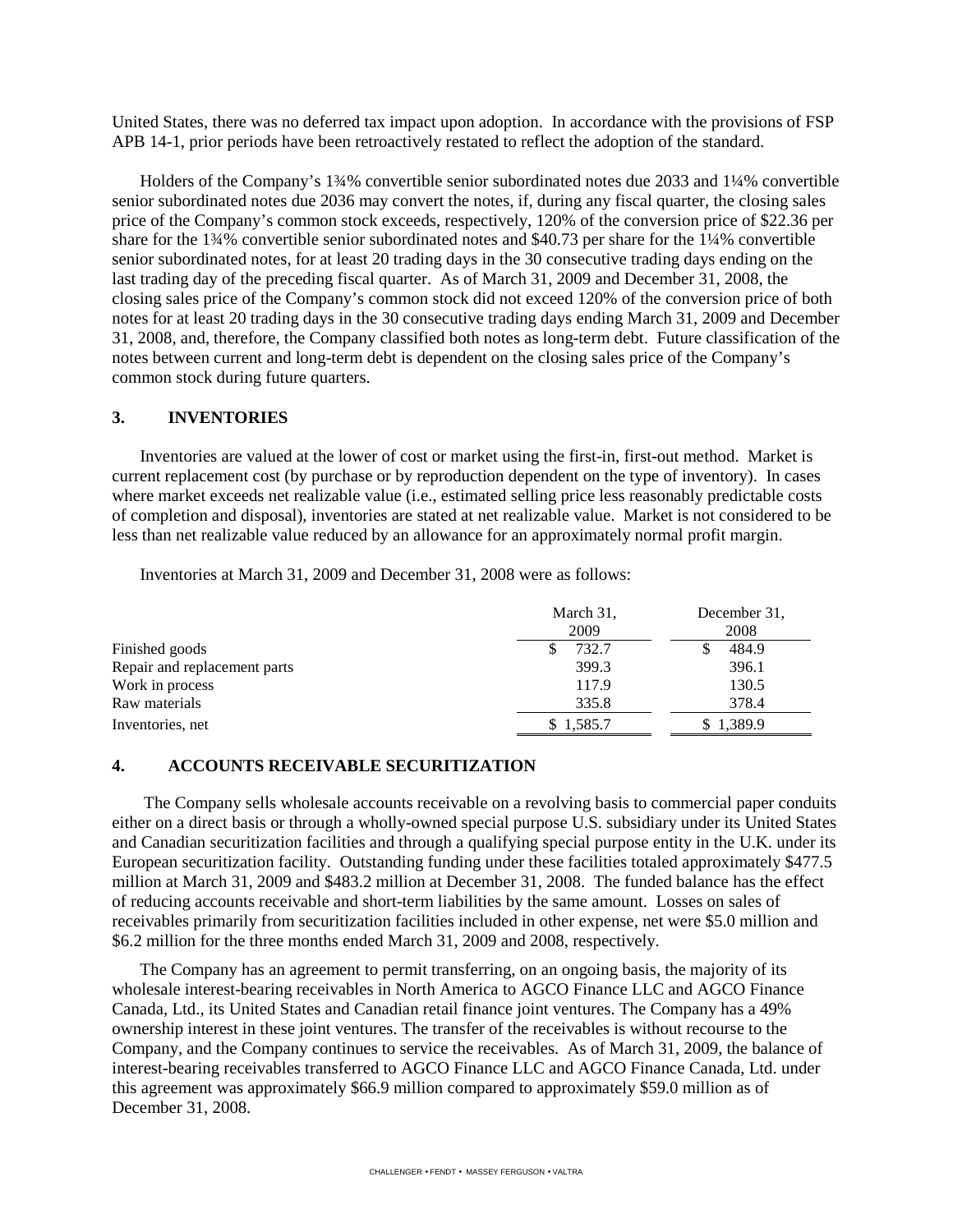#### **5. EARNINGS PER SHARE**

The Company's convertible senior subordinated notes provide for (i) the settlement upon conversion in cash up to the principal amount of the converted notes with any excess conversion value settled in shares of the Company's common stock, and (ii) the conversion rate to be increased under certain circumstances if the notes are converted in connection with certain change of control transactions. Dilution of weighted shares outstanding will depend on the Company's stock price for the excess conversion value using the treasury stock method. A reconciliation of net income attributable to AGCO Corporation and subsidiaries and weighted average common shares outstanding for purposes of calculating basic and diluted earnings per share for the three months ended March 31, 2009 and 2008 is as follows:

|                                                                                                                                                               | Three Months Ended March 31, |            |  |
|---------------------------------------------------------------------------------------------------------------------------------------------------------------|------------------------------|------------|--|
|                                                                                                                                                               | 2009                         | 2008       |  |
| Basic net income per share:                                                                                                                                   |                              |            |  |
| Net income attributable to AGCO<br>Corporation and subsidiaries                                                                                               | \$<br>33.7                   | \$<br>58.8 |  |
| Weighted average number of common<br>shares outstanding                                                                                                       | 91.9                         | 91.6       |  |
| Basic net income per share attributable to<br>AGCO Corporation and<br>subsidiaries                                                                            | 0.37<br>\$                   | \$<br>0.64 |  |
| Diluted net income per share:<br>Net income attributable to AGCO<br>Corporation and subsidiaries for<br>purposes of computing diluted<br>net income per share | 33.7<br>\$                   | 58.8<br>\$ |  |
|                                                                                                                                                               |                              |            |  |
| Weighted average number of common<br>shares outstanding<br>Dilutive stock options, performance                                                                | 91.9                         | 91.6       |  |
| share awards and restricted<br>stock awards                                                                                                                   | 0.5                          | 0.3        |  |
| Weighted average assumed conversion<br>of contingently convertible senior<br>subordinated notes                                                               |                              | 7.4        |  |
| Weighted average number of common<br>and common equivalent shares<br>outstanding for purposes of<br>computing diluted earnings per<br>share                   | 92.4                         | 99.3       |  |
| Diluted net income per share attributable to<br><b>AGCO</b> Corporation and<br>subsidiaries                                                                   | \$<br>0.36                   | \$<br>0.59 |  |

#### **6. SEGMENT REPORTING**

The Company has four reportable segments: North America; South America; Europe/Africa/Middle East; and Asia/Pacific. Each regional segment distributes a full range of agricultural equipment and related replacement parts. The Company evaluates segment performance primarily based on income from